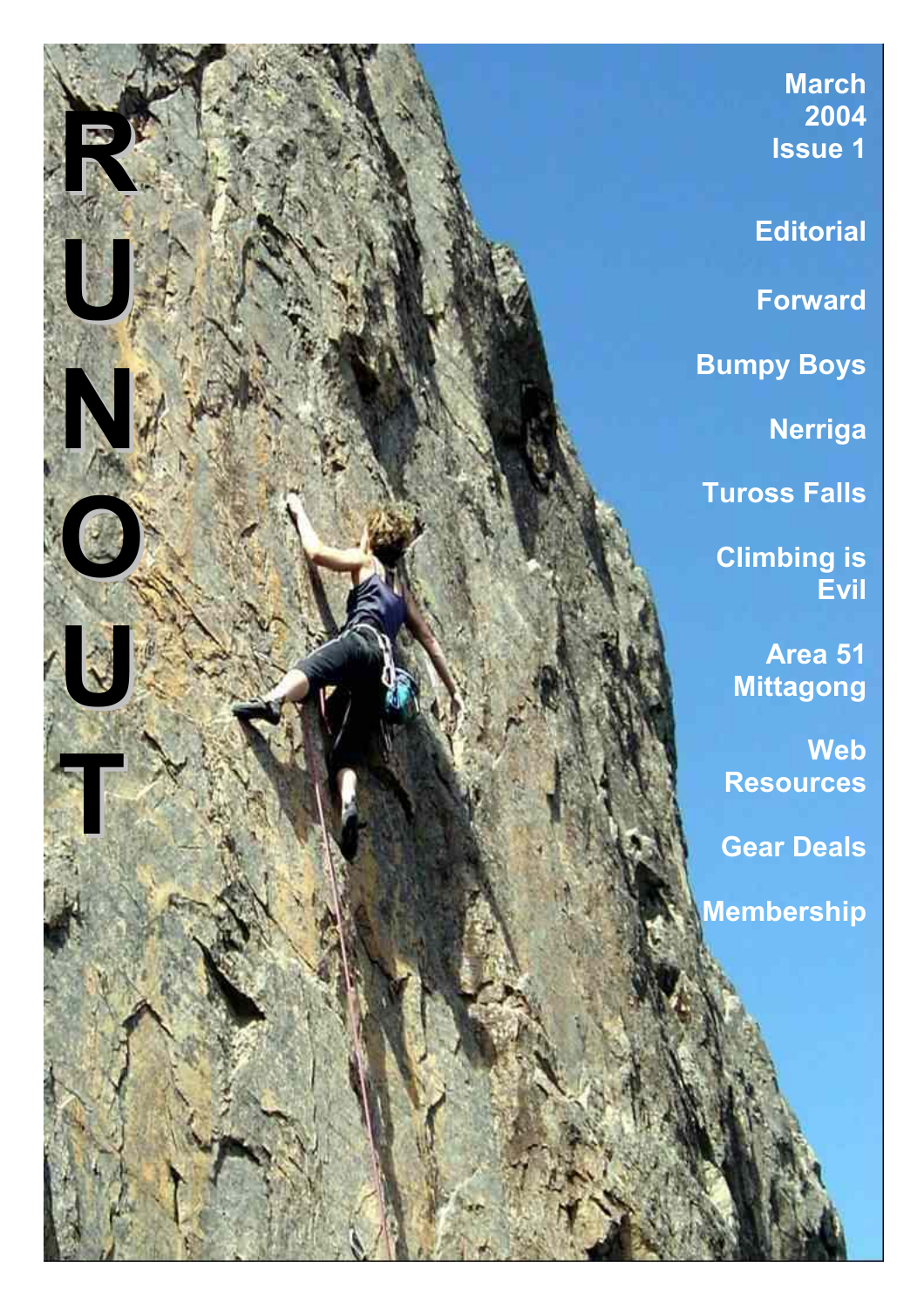

Newsletter of the Canberra Climbers Association Inc. Newsletter of the Canberra Climbers Association Inc.

# Special Thanks

Thanks to all the people who supplied me with material for the Reformation Issue of RUNOUT. Special mention goes to Adam Steer and Jerremy Rossiter (Slimer) who helped in compiling this newsletter. Thanks to Gavin Murray for sending the new route details for Area 51 in Mittagong.

# **Contributions**

RUNOUT is the newsletter of the Canberra Climbers Association. Please feel free to submit any material concerning the Canberra region climbing community. New route descriptions, access issues, updates to the Canberra Granite Guide, trip reports and tall tails of discovery are all welcome.

# Contact details

#### Snail Mail

 Canberra Climbers Association Runout Newsletter PO Box 972, Dickson, ACT, 2602

#### Email

 Dave Cameron ddavec@ozemail.com.au

RUNOUT is the official newsletter of the Canberra Climbers Association Inc. (CCA)

Advertising in RUNOUT is free, but at the discretion of the CCA and subject to renewal for each issue. CCA takes no responsibility for the content of the advertisements or any other material published in RUNOUT.

# Disclaimer

Rock climbing is dangerous. The information contained in this newsletter is drawn from many sources and is sure to contain errors. The CCA and Editor accept no responsibility for the consequences of inaccuracies contained within.

# Cover Photo

Isabel Perez contemplates the crux of Laidback International (23) Mount Coree.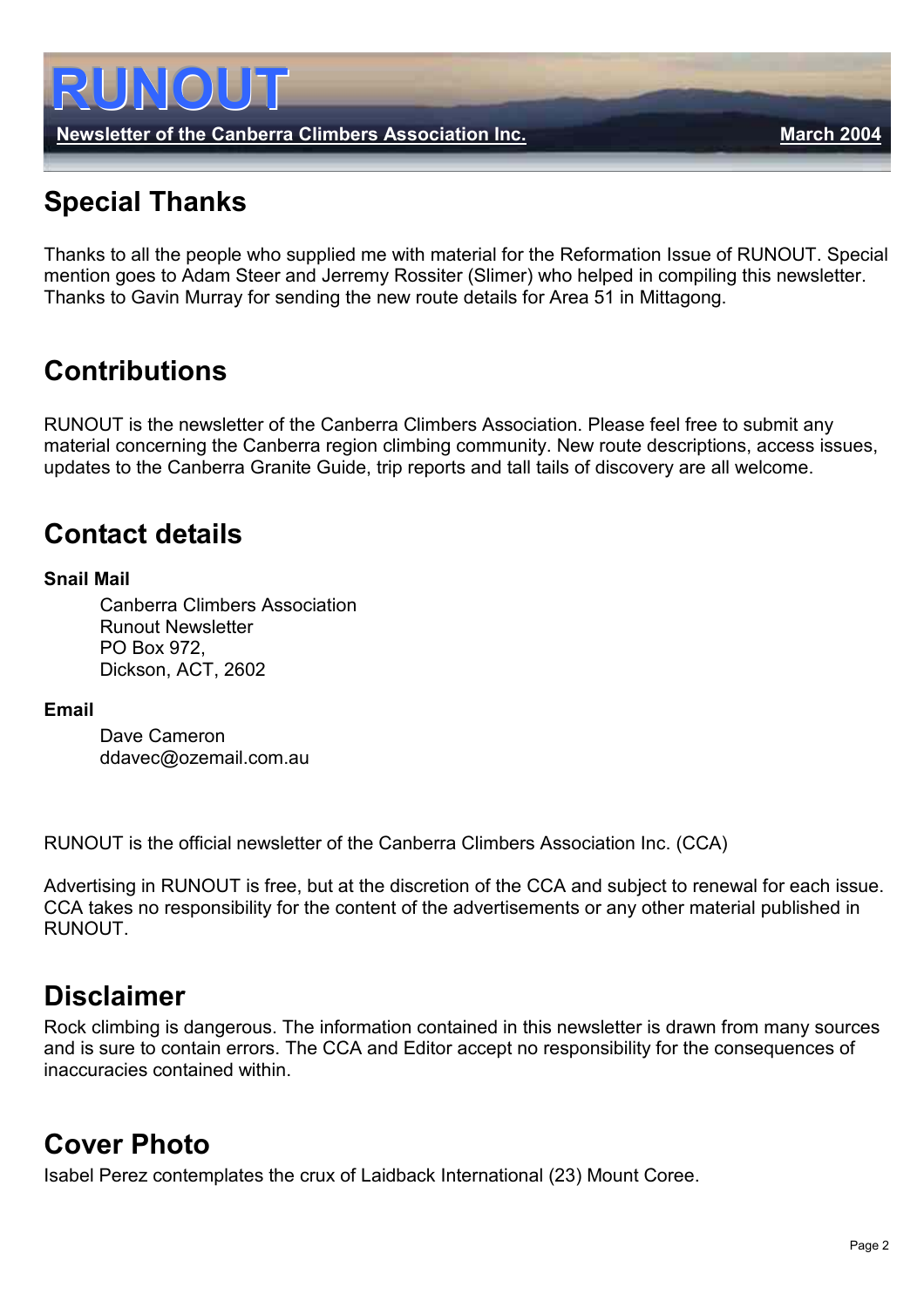

# **Editorial**

Well here it is... **RUNOUT** is back after a long recuperation from a scary lead up one of Booromba's 'well' protected slabs. The reformation of the CCA has been a slow and steady process. Procedures for membership application, banking and other legal formalities have been established. Your membership fees are in good hands…

In order to keep RUNOUT up to date, readable and entertaining, I will be soliciting for content from Buffalo Soldiers, Nowra Newbies, Blue Mountaineers and Warrumbunglers, no one will be safe from the Editor's media frenzy extraction system. If you want to be involved on the production of RUNOUT contact a committee member who will be sure to point you in the right direction.

# Food for thought

#### The ethics of  $21<sup>st</sup>$  century climbing

A new line is spotted on the cliff face, the climber has the imagination and inclination to clean and bolt the line. The climber trains hard and works the line for it is very hard indeed. The climber succeeds and becomes the first ascensionist. Another climber also has success using a different sequence claiming the line is not so difficult after all.

#### **Question**

Should the climb's difficulty be downgraded in the guidebook with a pencil or should the climb's simplicity be upgraded with a hammer?

#### Answer

Do or do not do, there is no try. Do it I will?

#### Yoda Jedi Master

Dave Cameron [ddavec@ozemail.com.au](mailto:ddavec@ozemail.com.au)

# Committee Members

| President<br>Vice President<br>Secretary<br>Treasurer<br><b>Public Officer</b> | - Zac Zaharias<br>- Rick Carey<br>- Chris Warner<br>- Nathan Wales<br>- Justin Ryan | Zaharias@webone.com.au<br>rick.carey@cit.act.edu.au<br>chriswarner@mail.com<br>nathan.wales@ea.gov.au<br>justinryan@mail.com | Ph. 62572208<br>Ph. 042943404 |
|--------------------------------------------------------------------------------|-------------------------------------------------------------------------------------|------------------------------------------------------------------------------------------------------------------------------|-------------------------------|
| <b>RUNOUT Editor</b>                                                           | - Dave Cameron                                                                      | ddavec@ozemail.com.au                                                                                                        | Ph. 0438413926                |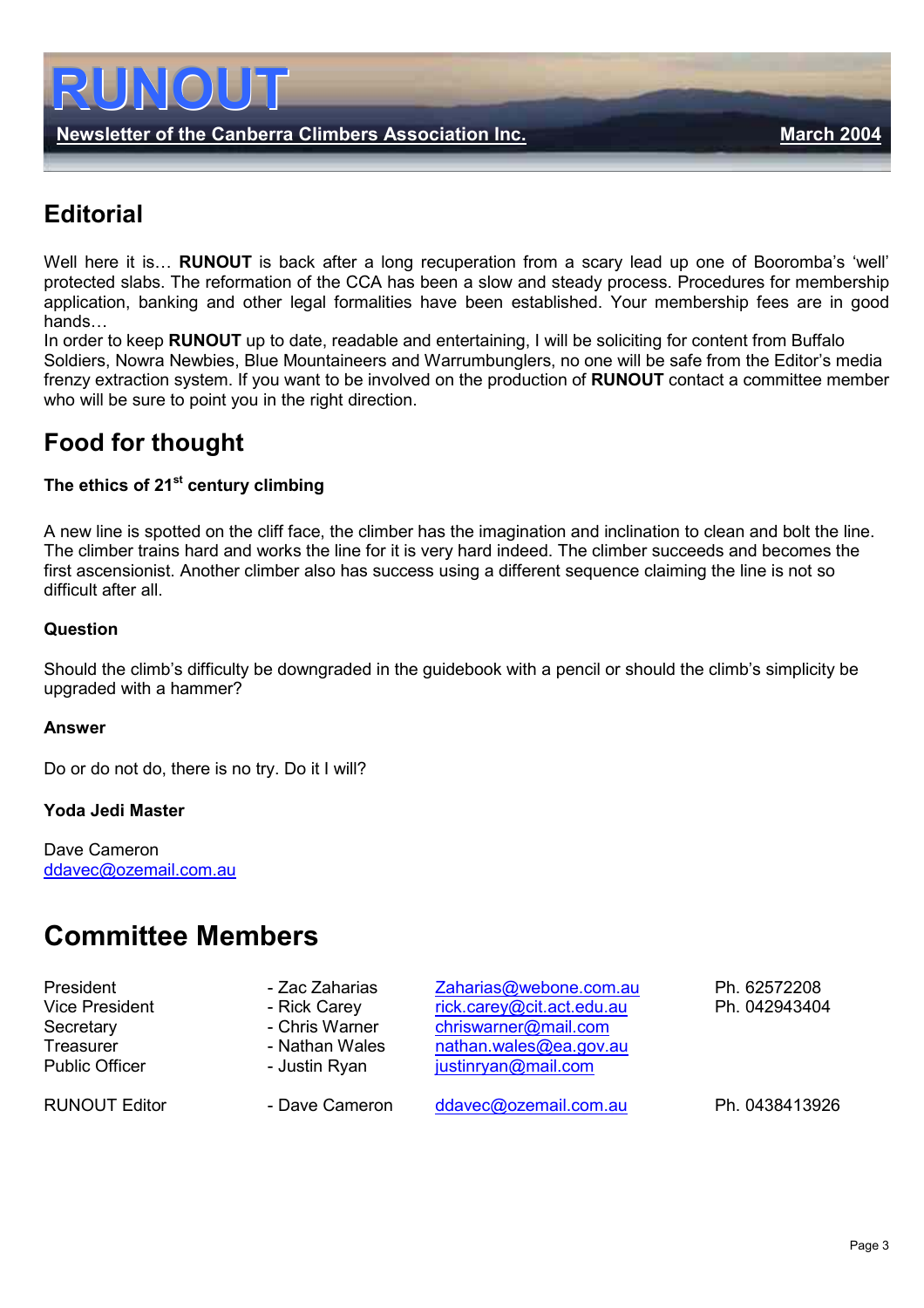Newsletter of the Canberra Climbers Association Inc. March 2004

# PRESIDENT'S FORWARD

2003 has been a watershed for Canberra climbing. With the devastating bushfires throughout all ACT climbing areas, the Canberra climbing community was galvanised into action like never before. Out of the ashes of the fires we now have a reinvigorated Canberra Climbers Association (CCA). It has been heartening to see climbers of all ages and abilities coming together to voice their concerns about the future of climbing. With this sort of response it is clear that Canberra climbing is strong and healthy.

The objectives of the CCA are to:

- educate climbers and the public about climbing,
- foster our local climbing areas,
- provide social activities for ACT climbers, and
- maintain and ensure access to our crags with the help of local government agencies.

The Committee and the Cliff inspection team have done much work over the last nine months. This positive engagement with ACT Parks has resulted in the reopening of all climbing areas (although Gibraltar will remain closed until the end of march until hazardous trees can be removed).

It is vitally important that the CCA maintains this energy and enthusiasm. We can never take access to climbing areas for granted and without your active support we cannot be an effective voice when dealing with landowners. Other threats are looming, such as the potential for a ban on all rock climbing at Blue Lake in the Kosciusko National Park. Currently our membership stands at 60 but I would like to see this doubled by the end of this year. It is up to all of us to encourage fellow climbers to join.

An exciting program is being put together for this year including slide nights with guest speakers, information evenings, club sessions at the local gym and introductory outdoor climbing for beginners and indoor climbers wishing to try real rock! The near future should see the launch of the CCA website, currently under development by the Secretary, Chris Warner. The website will also include route update information for any fire damaged climbs. Your input is most welcome and any updates should be sent to Chris at chriswarner@mail.com. Current issues being handled by the Committee include fighting the proposed Blue Lake climbing ban and input in to the Draft Plan of Management for Namadgi National Park.

I look forward to working with you to ensure that Canberra climbing maintains its strength, vitality and character.

Zac Zaharias [Zaharias@webone.com.au](mailto:Zaharias@webone.com.au)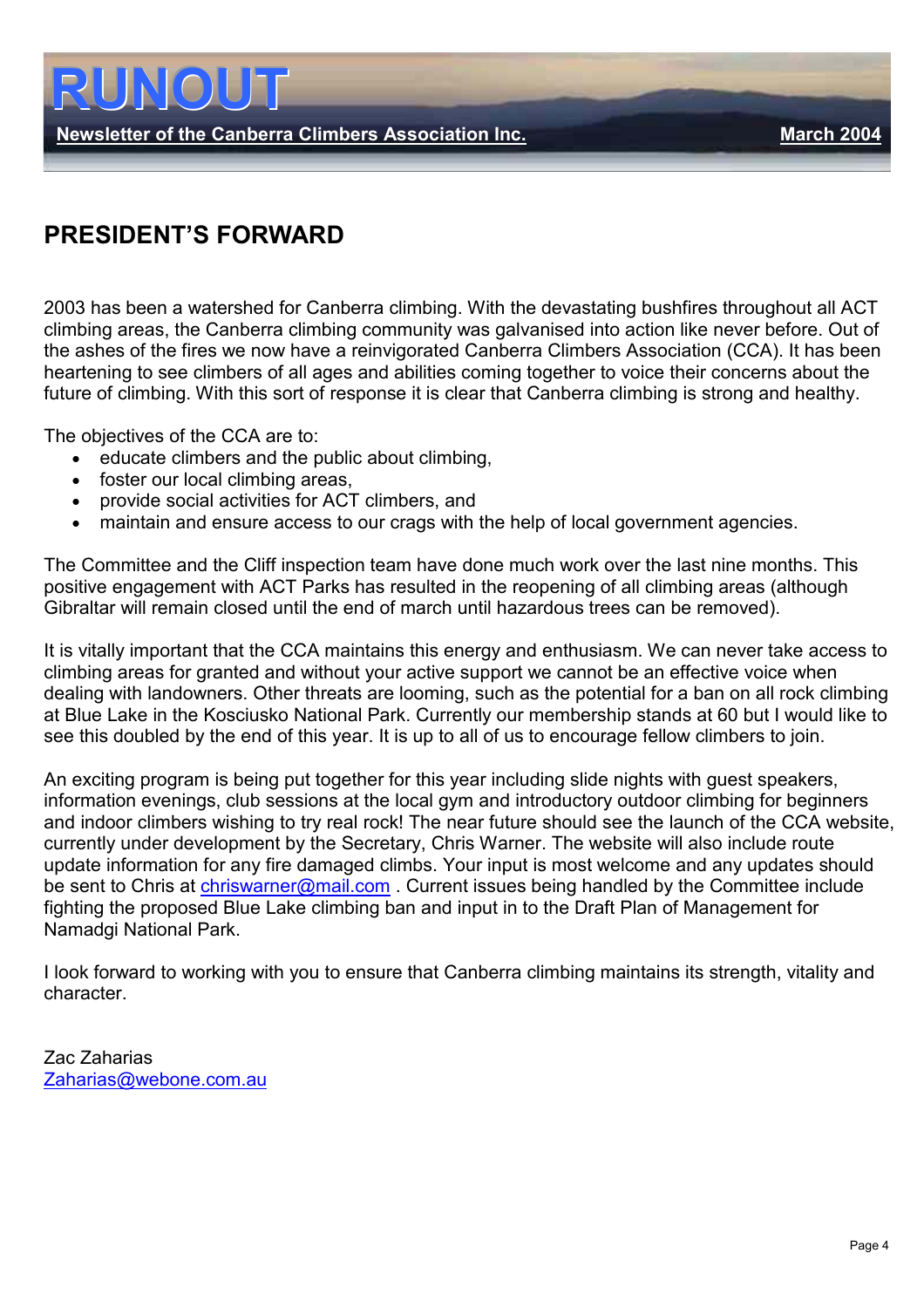

# Bumpy Boys

Bumpy Boys Chris Webb and Pete Tosen have been climbing extremely well of late. Some of their recent exploits include:

| <b>Chris</b> |                           |       |                                          |
|--------------|---------------------------|-------|------------------------------------------|
|              | Mr Carpet Burn            | 31/32 | <b>Flash</b>                             |
|              | Who's an naughty boy      | 32    | $3rd$ shot                               |
|              | <b>Attack Mode</b>        | 32    | $6th$ shot                               |
|              | Search and Destroy        | 32    | $3rd$ shot                               |
|              | <b>Better than Life</b>   | 32    | $3rd$ shot                               |
|              | Staring at the Sea        | 32    | $3rd$ shot                               |
|              | Dungeon Master            | 31    | $3rd$ shot                               |
|              | Meet the G that killed me | 31    | FA (Next to Brother in a Body Bag at PC) |
| Pete         |                           |       |                                          |
|              | <b>Point Break</b>        | 31    |                                          |
|              | <b>Cheese Monster</b>     | 30    |                                          |
|              | Slip Slop Slap            | 29    |                                          |
|              | <b>Roof Raider</b>        | 29    |                                          |
|              | Dude Food                 | 29    |                                          |
|              | <b>Mircowave</b>          | 29    |                                          |

#### Well how do these guys do it?

Chris and Pete have been climbing since October 1999 and June 2000 respectively and have the dedication to training, diet only seen in elite athletes. Chris trains 3 days a week with 4-6 hour sessions. Pete trains 4 days a week with 2-4 hour sessions. Their training consists to a large degree of using the 55˚ bouldering cave in the Mitchell gym for power training, 20 to 30 move circuits for power endurance and laps of the grade 27 roof for endurance.

Chris is doing some extreme undercling training for his next project. Fred Nicole and Klem Loskot had attempts in the past and the grade will go at 33+, see if you can guess what it is?

#### News Flash

Early March Chris flashed Mr Carpet Burn 31/32 and has finally received some recognition for his efforts by way of a sponsorship from Red Chilli. Well done.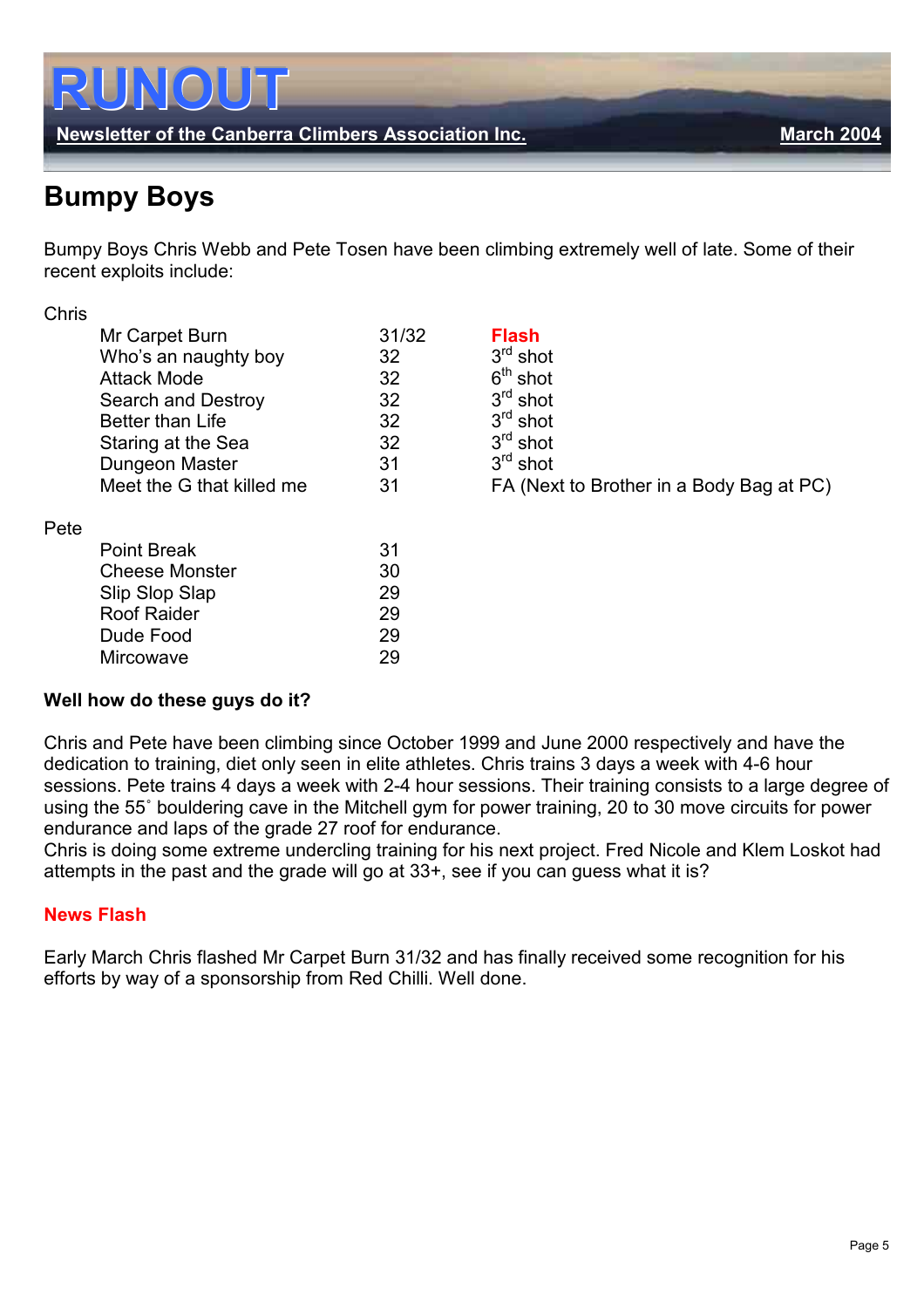Newsletter of the Canberra Climbers Association Inc. Newsletter of the Canberra Climbers Association Inc.

# Nerriga







Pssst… want to climb at a secret new crag. Well not so secret since it was discovered in the early 90's by Brogan Brunt. Since then it has been frequented by Andy Bull, Tony Barten, Tara Sutherland and Richard Watts amongst others. Around 2000-2001, Gav Oliver and Cory Sawyer discovered the area again-again. The Nerriga climbing area is located just within the boundaries of the Morton National Park on the Nerriga to Nowra road. Tread lightly and take all your rubbish out with you. We recommend the area adjacent to the "Significant Roadside Attraction" not be climbed on because of its historical importance as a convict built road and the suicidal nature of belaying on the edge. A more complete guide will be available shortly with topos for The Gym (a steep pocketed wall) and Oh Baby Buttress.

#### **Directions**

There are several ways of getting to the climbing area, the easiest and most foolproof is to make your way towards Braidwood. Just before entering Braidwood turn left onto the Nowra road. Zero you speedo here. Pass through Nerriga, cross the Endrick River and head up the escarpment. At 58km you should see the Morton National Park signage on your left. About 1km onwards you will pass underneath some large sandstone cliffs on your left.

Continue under the cliffs until you have to make a sharpish right hand turn. The old road continues straight ahead through a cutting in the rock. Park on the left hand side to avoid the crazy 4WD speed demons.

#### Camping

If you plan spending a night or two in the area, the best spot to camp is back at the Endrick River. The River has permanent water, great swimming and plenty of shade under the bridge.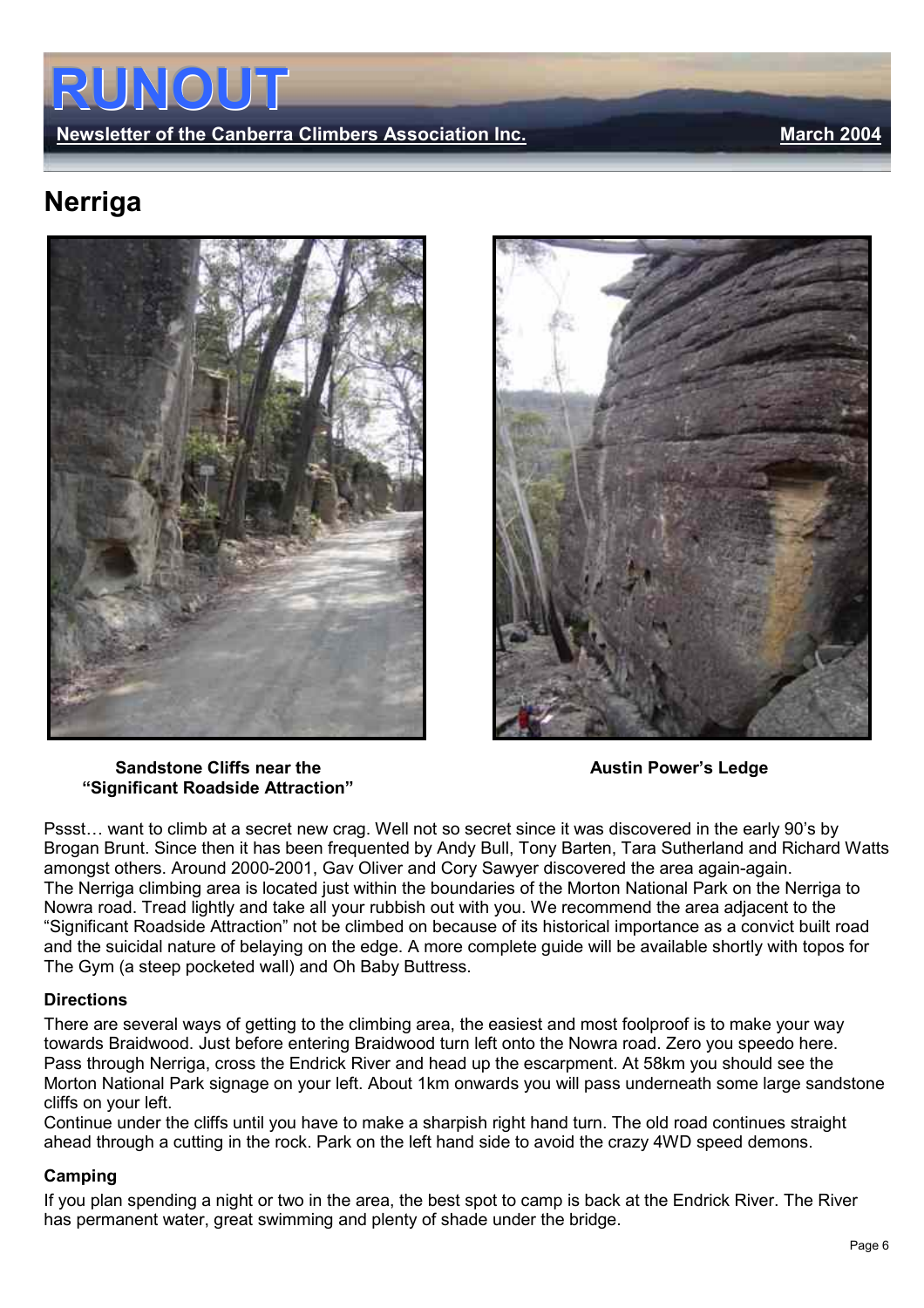Newsletter of the Canberra Climbers Association Inc. Manner March 2004

# Slab Gully



View of Slab Gully

Walk through the gap in the rock, turn right and head up the narrow gully for 4 short climbs. Not much is known about these climbs. They were seen by Gav and Corey in 1997 or 1998 and are known to not to be part of the Andy Bull et al development.

Note: A traditional belay at the top is required. To descend from these climbs walk off left and scramble back down the gully.

Climbs described right to left facing the cliff.

| <b>Yellow 22</b><br>Up corner crack 10m before gully entrance<br>Dave Cameron Solo<br>November 2003 | 15 | 8m |
|-----------------------------------------------------------------------------------------------------|----|----|
| © Unknown<br>3FHs up Arete, Pretty good.<br>Pre 1997-98.                                            | 17 | 6m |
| <b>Unknown</b><br>3FHs up slopey crackline<br>Pre 1997-98.                                          | 17 | 6m |
| <b>Unknown</b><br>4FHs. Steep face to breaks<br>Pre 1997-98.                                        | 17 | 6m |
| <b>Unknown</b><br>4FHs. Steep face to breaks.<br>Pre 1997-98.                                       | 17 | 6m |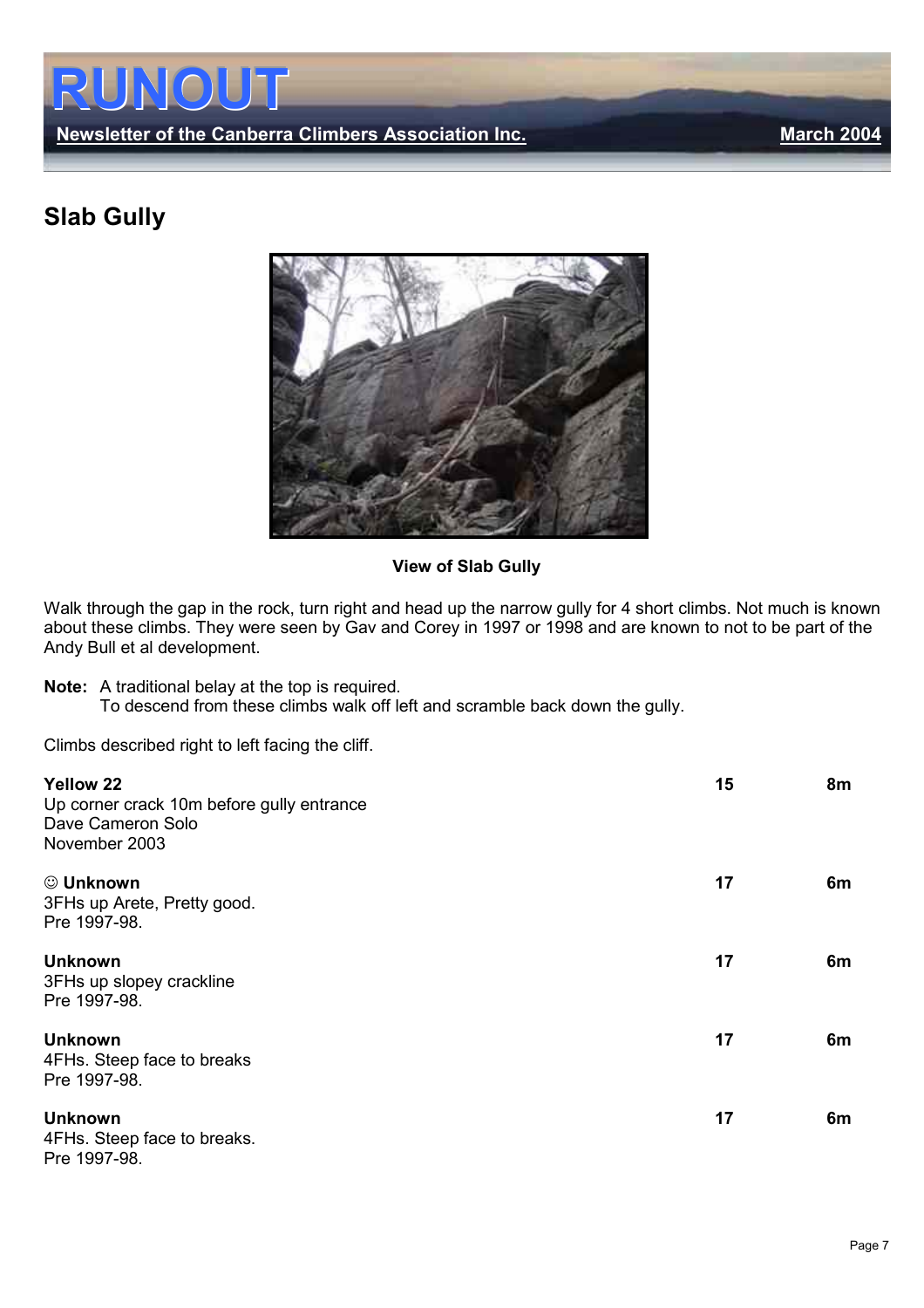

Newsletter of the Canberra Climbers Association Inc. Newsletter of the Canberra Climbers Association Inc.

### Sponge Bob Wall (for want of a better name)



#### Sponge Bob Wall

A further 20m along the cliffline there are two climbs. Climbs described left to right facing the cliff.

#### $\sqrt[3]{\psi}$

 Unknown 19 15m Up the short slab, clip the dodgy FH and back up with a #4 wire in the slot above the bolt. Mantel the ledge and move right several metres. Follow the thin crack up the steep slab. Backup the FH with small wires in the crack and #1 RP in the thin horizontal slot. Run it out to the top. DRB lower off. Mid 90's ?

#### Warning: The 1/4 inch bolts and hangers on this climb are not likely to hold a fall, be careful and back up with wires. Needs rebolting.

#### ☺☺ Dust Brothers 20 15m

Up the short slab, clip FH and pull onto ledge using good crimps. Cruise up the dusty slab using the pebbles whilst passing a few FHs on the way. DRB lower off. Gav Oliver 2002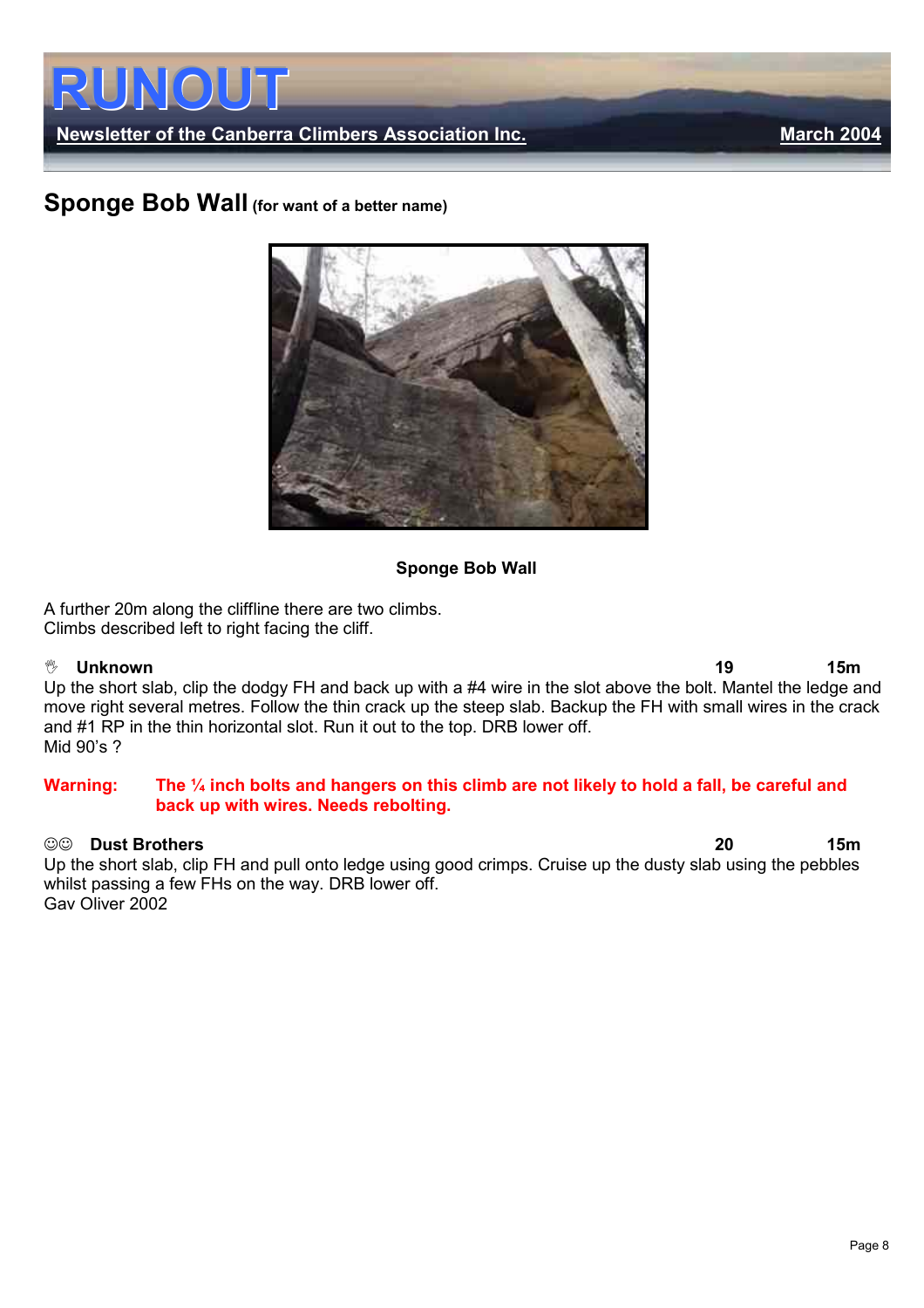| block.                                                                                                                                                                                                                                                                                                                             |    |                 |
|------------------------------------------------------------------------------------------------------------------------------------------------------------------------------------------------------------------------------------------------------------------------------------------------------------------------------------|----|-----------------|
| Dave Pitchford & Gary Ewart 9 November 2003                                                                                                                                                                                                                                                                                        |    |                 |
| ©© Blubber Boy and the Adipose Kid throw down the Gauntlet<br>Start behind large tree, follow the crack up to tree and sling for pro. Reach right onto the face for a jug and head<br>up the right leaning crack line to the top. 31/2 cam or large hex required for initial crack.<br>Dave Pitchford & Gary Ewart 9 November 2003 | 15 | 15 <sub>m</sub> |
| <b>Shagadelic Fembots</b><br>Pull onto the steep wall and clip bolt, trend left following 4 more bolts to DBB.<br>Rick Carey & Dave Cameron October 2003                                                                                                                                                                           | 22 | 15 <sub>m</sub> |
| <b>Where's my Mojo</b><br>Pull onto the steep wall and clip bolt, trend right following 4 more bolts to DBB.<br>Rick Carey & Dave Cameron October 2003                                                                                                                                                                             | 19 | 15 <sub>m</sub> |
| © Welcome to my Evil Lair<br>Head up wall on good crimps past 5 bolts. Use DBB on WMM<br>Dave Cameron & Rick Carey October 2003                                                                                                                                                                                                    | 20 | 15 <sub>m</sub> |
| ್ರಿ ಶಿಲಿ© Frau Farbissina demands discipline<br>You may want to wait until the rest of the bolts go in before you have a go. A couple of thin moves mid height.<br>Use DBB on WMM.<br>Dave Cameron & Adam Steer October 2003                                                                                                       | 21 | 15 <sub>m</sub> |
| Move around the right hand end of the wall and scramble up on the large boulder.                                                                                                                                                                                                                                                   |    |                 |
| © Unknown<br>Step across the void onto the wall, crank up the steep wall on crimpy pockets clipping a few carrots on the way.<br>Mid 90's ?                                                                                                                                                                                        | 22 | 15 <sub>m</sub> |
| © Unknown<br>Up corner crack, protect with small wires.<br>Mid 90's ?                                                                                                                                                                                                                                                              | 17 | 15m             |

Continue another 100m along the base of the cliff until a large rock platform with a 30m wide and 15m high wall is visible. Scramble up the right hand end.

Pre the 2002 fires in the area, the ground beneath the ledge was chest deep in lush ferns. To encourage regrowth access the platform from the right hand end.

Left to Right descriptions.

#### Wander up the ramp, arrange pro at the base of the off-width. Head on up using all your big stuff, cams, tubes and Big Bros – you will be scared. Good on you boys, climb wide with pride.

A further 100m along the cliff line an inviting looking off-width splits the cliff.

Keith Bell & John Wilson 9 November 2003

# Austin Power's Ledge

Newsletter of the Canberra Climbers Association Inc. March 2004

The Off Ramp 18 18m

Mr. Creosote and the Fat Bastard do Dinner 15 15m

Start as BBATAKTDTG, traverse left and up the ramp to the horizontal break. Use small wires in hidden slot to

protect move onto ramp. Follow crack up and right to the top. A DBB is hidden around the left of the summit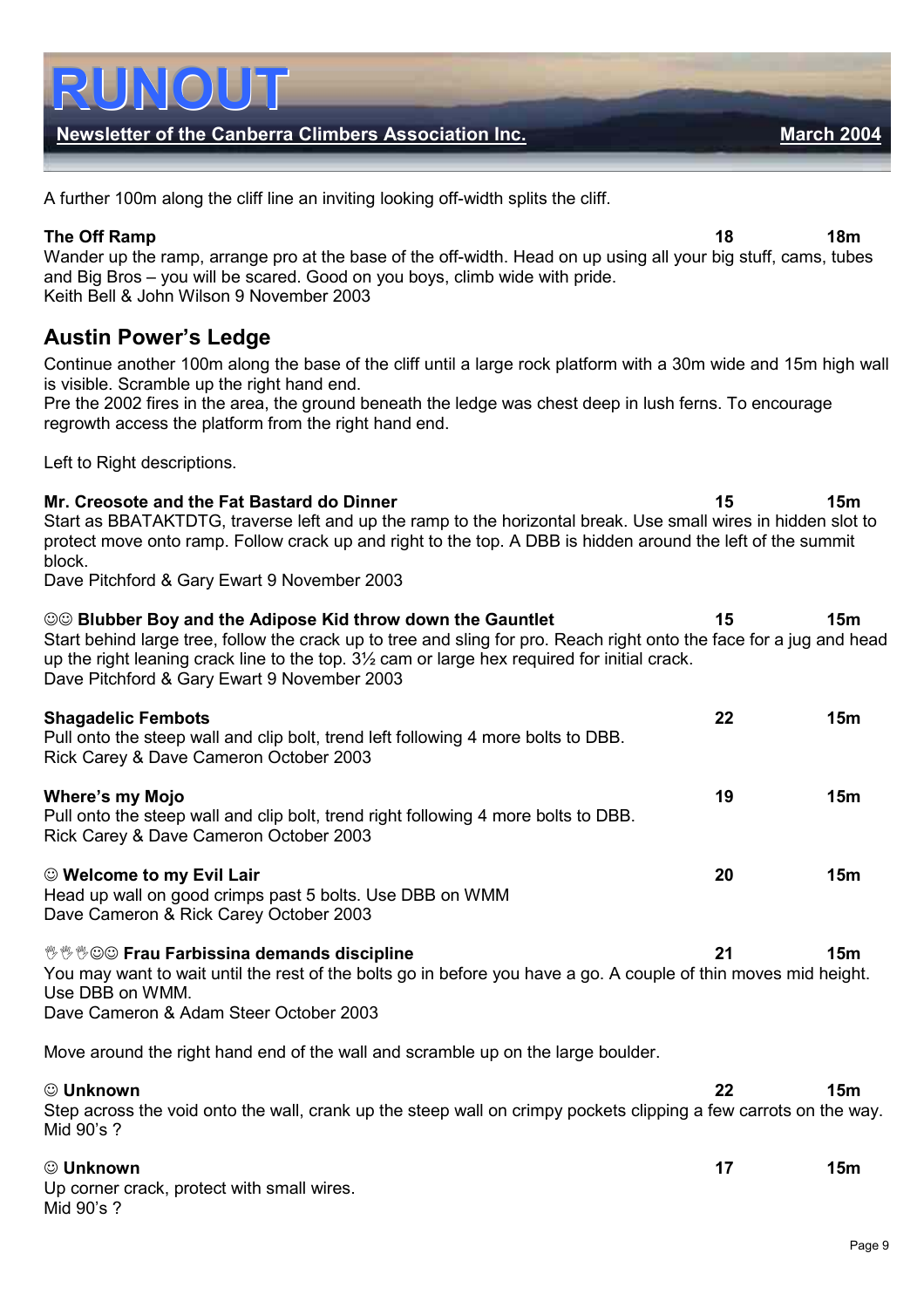

### Wig & Pen Slab



The Wig & Pen, does the Kiandra ever fail to satisfy?

Follow the gully along another 50m or so until you see a large broken block. Walk between the block and cliff. The back of the block has a bunch of good top rope climbs and some reasonable bouldering on it.

--- Kiandra makes me Fearless 19 20m Step up onto small ledge and follow the fused crack line up the slab (crux). Protect by hooking nut tool in small pocket at 5m. Move up and right under small rooflet. Traverse back left a few metres and follow crack line to top. Dave Cameron & Adam Steer 25 October 2003

### Dead Rabbit Ledge

Continue along the cliff line another 100m, as the gully closes in, a ledge with a small overhung cave will become visible on your right Scramble up the ledge at the left hand edge. 3 short steep routes graded around 25 await you, bring a few bolt plates. It is believed Tara Sutherland and Richard Watts put these climbs up.

Cross to the other side of the mostly dry creek bed and follow the cliff line for 1km marveling at scope for plenty of new routes, both trad and sport.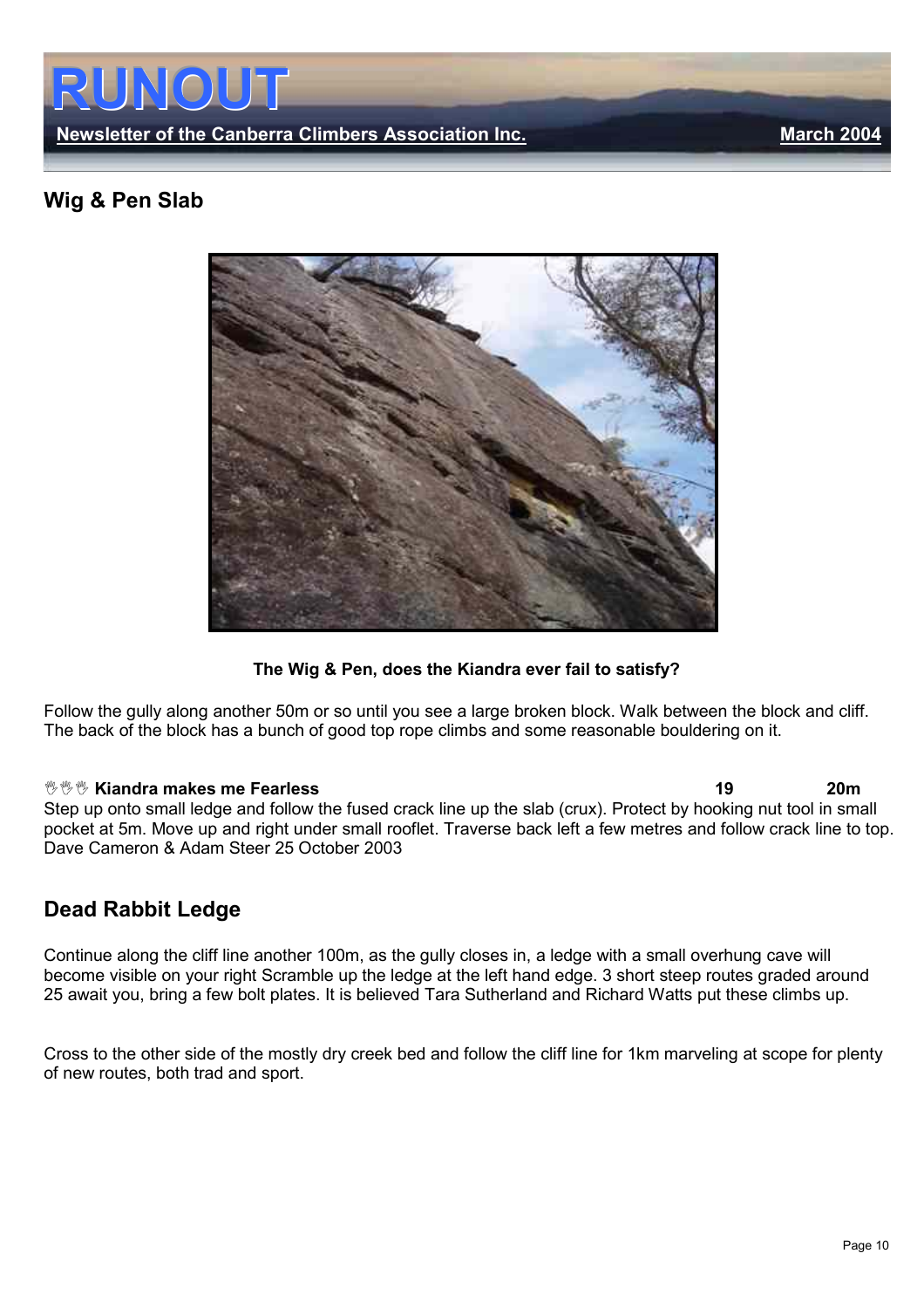

# Tuross Falls





The Tuross River plunges 40m into the gorge

Tuross Falls is a new area in terms of climbing and just 2 hours drive from Canberra. The falls are located in the Wadbilliga State Forest. Free camping with fireplaces and picnic tables make weekend expeditions a great proposition. The ranger is also extremely climber friendly.

There is easy to moderate grade canyoning above the falls with excellent swimming at the 'Cascades', a water polished granite slippery slide. Make sure you slide down on the side closest to the access stairs otherwise you will require an arse transplant. Head 200 m upstream from the main falls to do some excellent Hi-ball (10-15m) above water free solos.

#### **Directions**

Head to Cooma and turn left onto the Numeralla road just before you reach Cooma. It is easy to miss the first turn off. Don't worry if you get into Cooma as you can turn left near the railway line. Follow the signs to Numeralla and continue on the tarred road until it turns to dirt. After a few hundred metres of dirt make a right hand turn and follow the signs to the Wadbilliga State Forest and the 'Cascades'. The road is well maintained and suitable for the average climb mobile.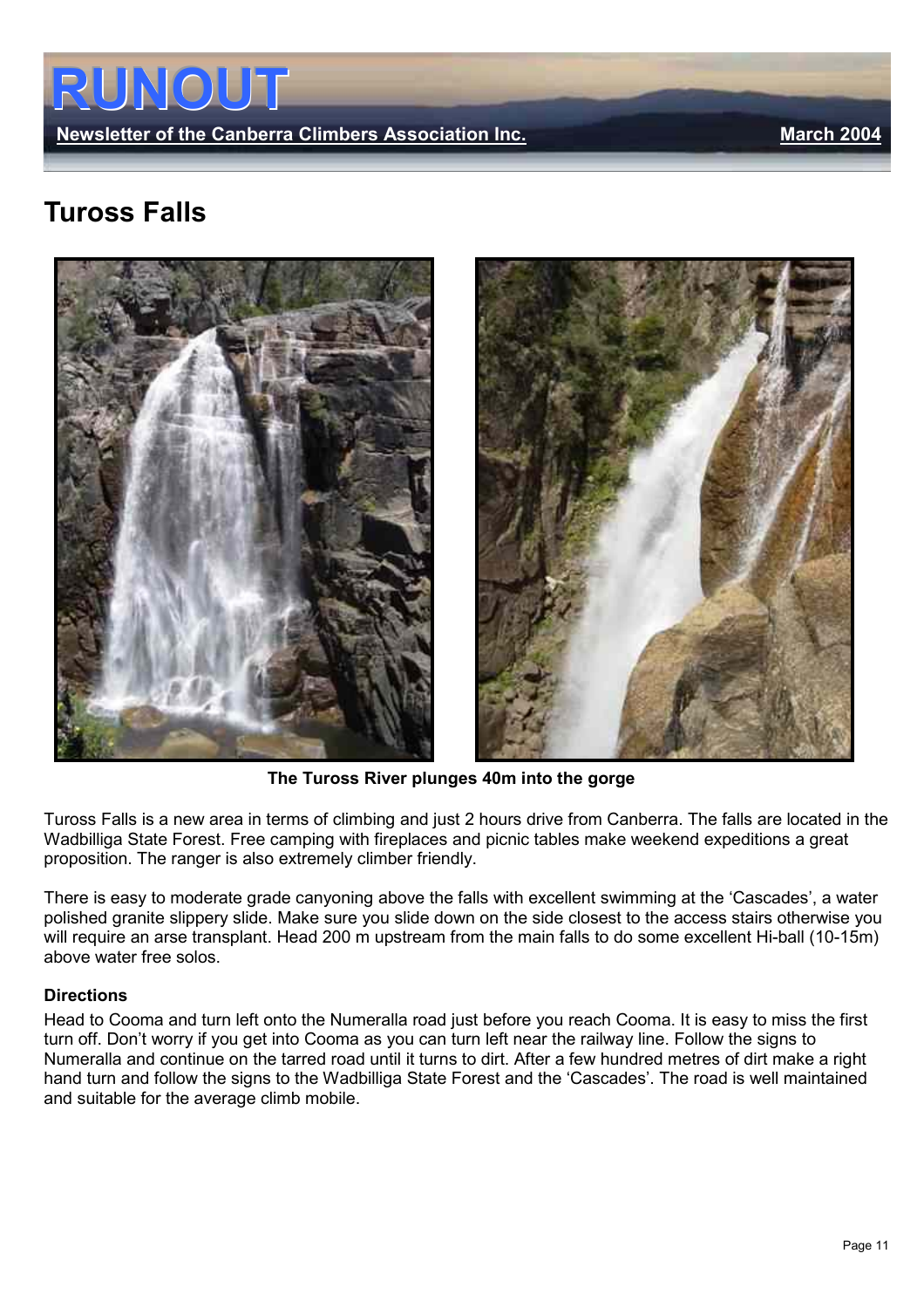

## Tuross Falls continued

#### Access

Park your car in the upper car park unless you are planning on camping. Follow the marked walking trail to the falls viewing platform. The 1.7km walk-in is a relatively flat and takes about 30 minutes. About 300m from the car park you pass through a number of boulders, with a few crack lines on them. When you get to the metal viewing platform look towards the 40m falls. On the left you can see a large slab and arête with a huge block perched above the valley, this is Brown Underpants Arête. On the right a prominent crack-line capped by roofs is evident, this is Can't Hear You!. To access the climbs, walk back along the track until it crosses below and to the left of a slab, look for a rather indistinct track heading towards the falls. Cross the gully and follow the ridge line towards the falls, turn left after about 100m and head down a steep gully for Can't hear you! and Brown Underpants Arête. You will pass Can't Hear You! on your right.

For Brown Underpants Arête follow the gully to the river, traverse left until above the lower falls and cross here. Scramble up the left hand side of the cliff and follow the saddle down towards the main falls till at the edge of the arête. Takes 30 minutes of serious bush bashing from the viewing platform, watch out for stinging nettles. The steep wall (5 plus metres overhung in 25m) left of Brown Underpants Arête has potential for several hard trad routes, so head on down and beat the crowd to the FA.

#### Warning

Climbing at Tuross is adventure climbing in the true sense. The climbs described are relatively remote and rescue will be a long time coming and difficult to effect. The noise created by the falls can make communication extremely difficult. The routes described have had few if any repeat ascents, loose/friable rock is present on all of the routes described.

Wear a helmet and belay well away from the climbing line.



from viewing platform from beneath

Brown Underpants Arete Brown Underpants Arete Hot Dam Hot 30m 20/21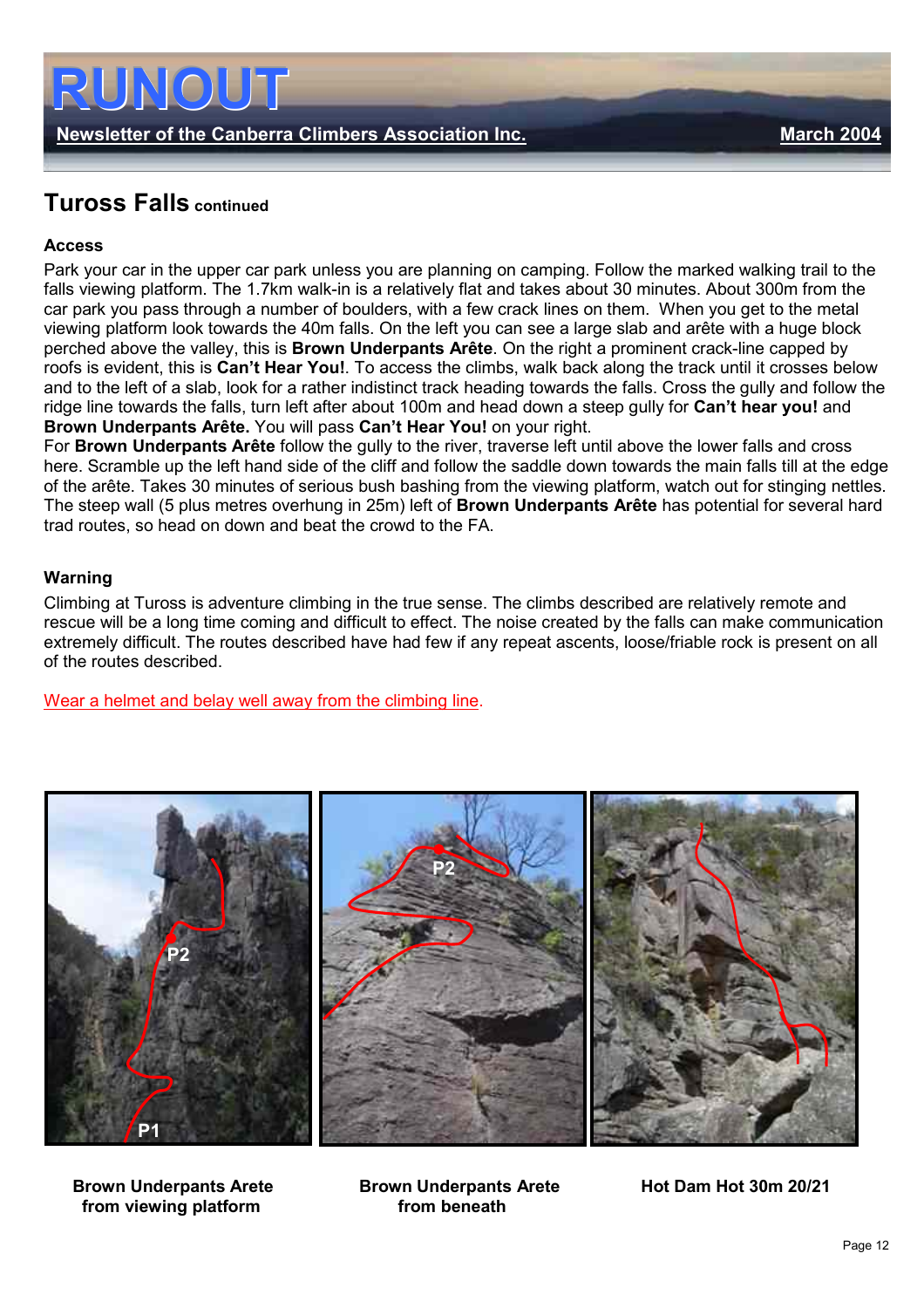### Newsletter of the Canberra Climbers Association Inc. Mannes Association 2004

# Tuross Falls continued

i

#### <sup>ಀ</sup>ಿ ಅಿ Brown Underpants Arête ತಮಾರ್ ಕಾರ್ಯಾಟೆಂಡ್ ಕಾರ್ಯಾಟೆಂಡ್ ರಾಜಕೀಯ ಕಾರ್ಯಾಟೆಂಡ್ 18 ರಂದು 90m

P1 40m 18. Head up thin crack line a few metres right of the arête to base of a detached flake, protect with small wires and RPs. Traverse right around flake and move left above the flake to the arête. Head up the base of the bottomless chimney around the corner to the belay ledge.

P2 50m 15. Head right and up from the belay for 10m, traverse 30m along great orange rock. Head up 10m to top. Back clean to P1 belay and rap off the fixed gear.

Adam Steer & David Cameron November 2003

Special Prize a six-pack of beer is on offer to anyone who can tell the FA team what the fixed gear at the P1 belay consists of.



#### Can't hear you! 75m 20

#### ☺☺ Can't hear you! 20 75m

P1. 25m 20. Follow the thin crack-line up the wall for about 15m until the crack disappears (Excellent pro). A gripping traverse left gets you pulse racing (No gear). Follow the edge of the flake up and mantel onto the ledge. P2. 30m. Walk left, be careful not to dislodge anything onto your belayer.

P3. 20m 16. Head up left leaning slab, avoiding loose blocks on right edge.

Dave Cameron & Adam Steer December 2003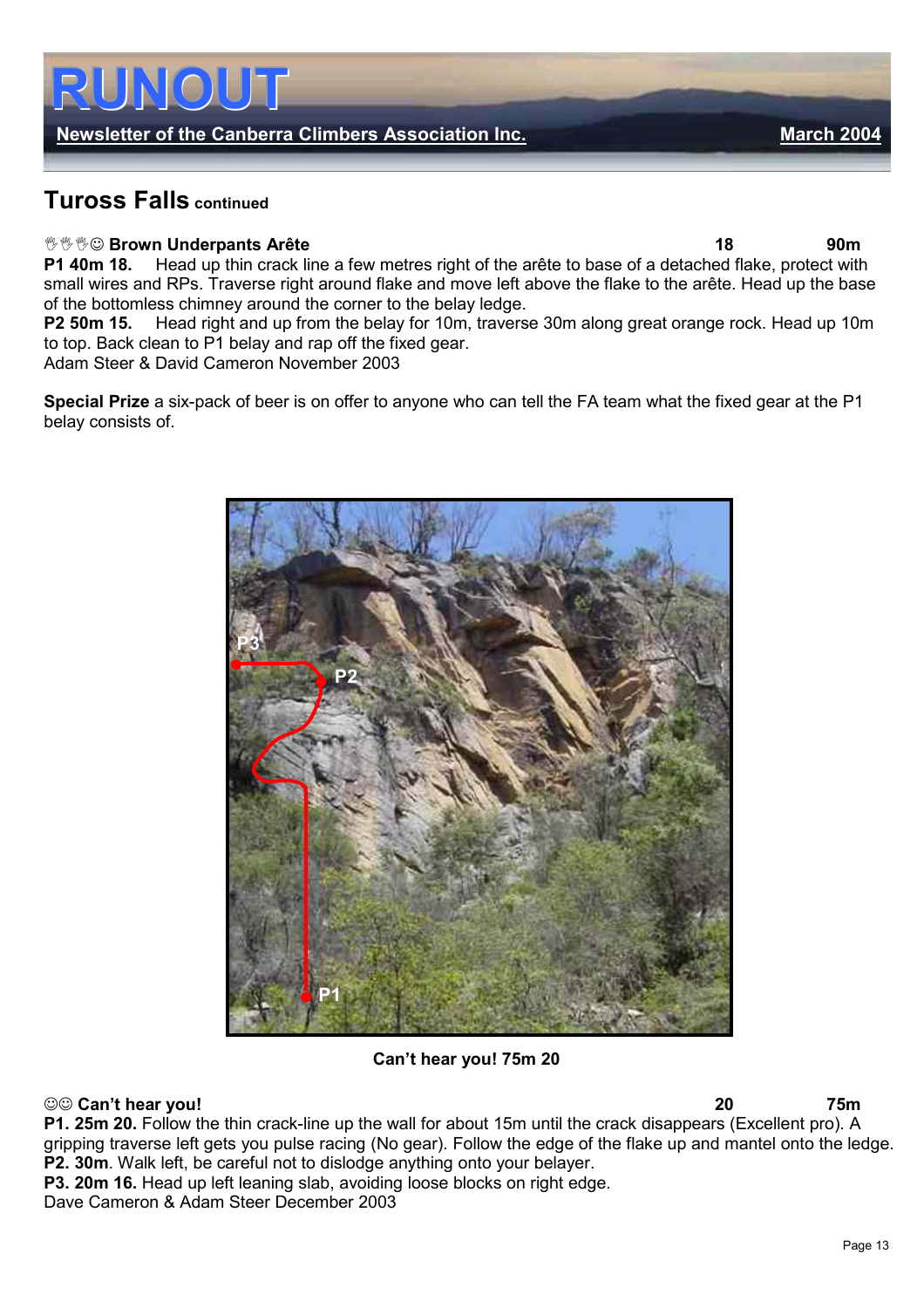

From the top of the falls rock-hop up the river about 100m until you see an undercut 30m slab on the opposite side.

#### ☺☺☺ Hot Damm Hot 20/21 30m

Start in the centre of the steep undercut slab. Crank through the bulge (21) or traverse in from left (20) and follow the crack line to the top of the slab. Rap off slings. Dave Cameron & Adam Steer November 2003

# Proof Climbing is Evil

I always knew that this might be the case but could not prove this until now…

| Everyone knows that climbing takes time and money, this can be expressed as :- |  |  |
|--------------------------------------------------------------------------------|--|--|
| Climbing = Time x Money                                                        |  |  |
| Since Time is Money this can be expressed as                                   |  |  |
| Climbing = Money x Money                                                       |  |  |
| or simplifying                                                                 |  |  |
| $\overline{2}$<br>Climbing = Money                                             |  |  |
| Now, Money is the root of all evil, so we can say that:                        |  |  |
| Money = $\sqrt{\text{Evil}}$<br>And since                                      |  |  |
| $\overline{2}$<br>Climbing = Money                                             |  |  |
| It is true that<br>$\overline{2}$                                              |  |  |
| Climbing = $\sqrt{\text{Evil}}$                                                |  |  |
| Simplifying                                                                    |  |  |
| $Climbing = Evil$                                                              |  |  |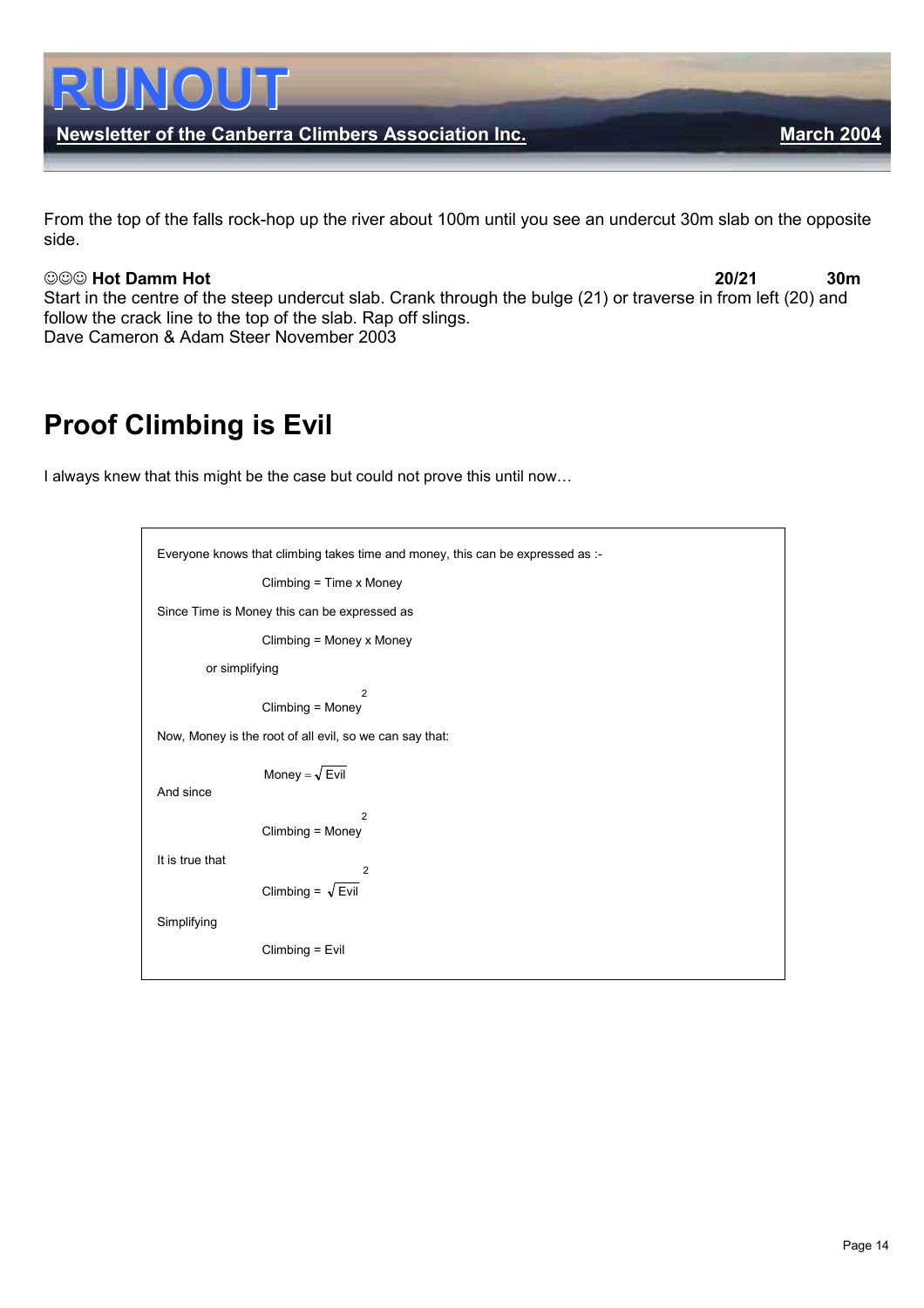Newsletter of the Canberra Climbers Association Inc. Newsletter of the Canberra Climbers Association Inc.

# New Routes Area 51, Mt Alexandra - Mittagong

#### Access

Park car in the Mittagong Gym/Swimming Pool carpark. Continue up the hill 20m past the gym until you reach the fire access road. There is a sign calling it the RED Track. Follow this road, down hill as it runs beside the Nattai River (looks more like a creek). After four or five minutes you should see a wooden post painted white on the bottom and red on top on the left side of the fire access road. Walk 108 steps past this and then turn right off the road into bush down towards the river. Look for yellow tape on trees and cairns to guide the way. Cross the river easily and walk up steep hill veering gradually left as you go. Head up towards the cliffs at the top (about three to five minutes). When you get to the cliff turn left and look for the ring bolts about five to ten metres along cliff. The First climb you come to is Butch. This is a new crag so expect some loose rock for a while.

#### Climbs are described right to left facing the cliff.

and natural for bottom. Double chain lower off. G. Murray, 2003

| <b>Butch</b><br>Follow rings up series of roofs to reach large sundeck climb middle of wall following rings (easier climbing up<br>left edge of wall but not as nice). Head up to chain lower off. Lower off slowly to avoid rope wear over edge. |    | 16m             |
|---------------------------------------------------------------------------------------------------------------------------------------------------------------------------------------------------------------------------------------------------|----|-----------------|
| Double chain lower off. G. Murray, 2003                                                                                                                                                                                                           |    |                 |
| 51 Equipe<br>Makes 51 a sport climb. Clip bolts on right hand wall to access rings on 51 headwall.                                                                                                                                                | 21 | 17m             |
| <b>Graduation</b><br>Natural pro up a juggy crack. Start up the corner crack of 51 and move right at ledge and finish up obvious<br>crack. Carefully traverse left at top and use 51 lower off. W Midson. 2003                                    |    | 15 <sub>m</sub> |
| 51<br>Head up easy corner with cams and wires to reach first ring bolt. Clip and go up to chain lower off on jugs. 4 RB                                                                                                                           | 21 | 15m             |

#### Wagging 20 16m Climb large rock clip first bolt and step on to wall at juggy overhang head up trending left to gain ledge. Move over slabby bulge to reach arête. Up juggy wall just left of arête clipping rings as you go. Up to double chain lower off. M. Law-Smith, 2003

Truant 15m Nice juggy face climb. Clip first ring difficult move off the ground then cruise to double ring lower off. Five RB. Double ring lower off. S. Vaughan, 2003.

Hookey 16 15m Up crack on natural gear, not very good by accounts. M. Law-Smith 2003

As for stars? You be the judge. I suggest a warm-up on Truant then Wagging followed by 51 or 51 Equip and Butch. Graduation is also a good natural crack climb with big jugs on steep rock.

Thanks to Gavin Murray for the details on Area 51.

#### Bouldering

Forget the Mega Choss bouldering near the coal tunnel, continue up to the top of Mt Alexandra and explore the area just behind the lookout. The problems are good and will keep you busy for a few hours. The Mega Choss bouldering cave is more useful for all weather camping with just a ground sheet.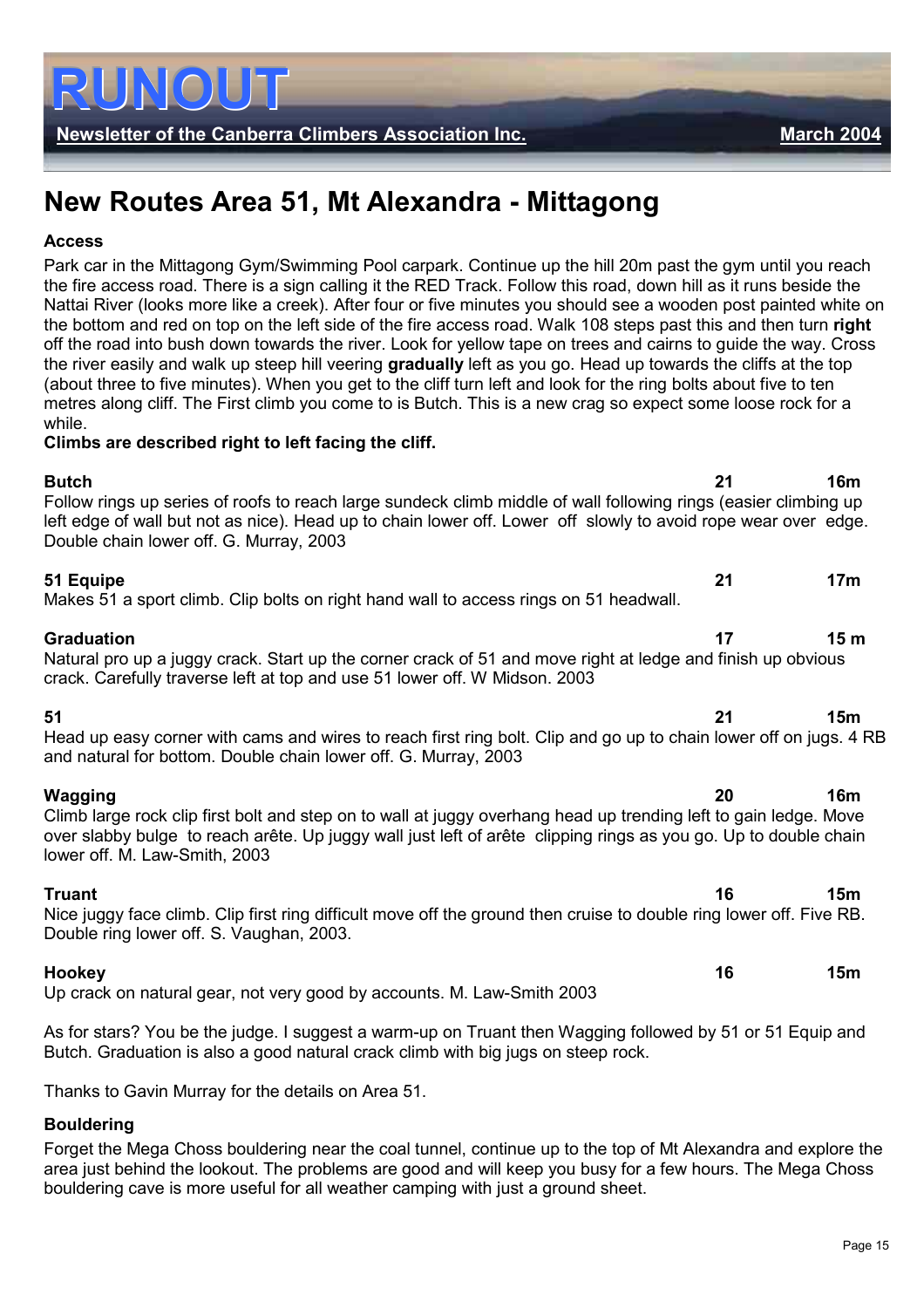

# Web Resources

#### [www.chockstone.org](http://www.chockstone.org/)

Chockstone is a sponsored, non-commercial web resource for climbers primarily in Victoria. It has a comprehensive set of online guides for most of Victoria including some of the more obscure crags. The best gallery of photos and videos on just about any site, well laid out, easy to browse and most importantly fast.

Tech Tips, Articles, Reviews and an online forum make this my favorite climbing resource. The forums have a wide user base from weekend warriors to 30+ climbers who by in large are knowledgeable and helpful.

# Gear Deals

Gordon Kelly owner of Mitchell Indoor Climbing is offering a discount on entry and climbing gear to card carrying CCA members. CCA members will get student rate entry.

#### Ropes



Beal Top Gun \$220.00 Diameter 10.5mm Impact force 7.2kn Weight 69g/m<br>Falls 11 UIA Colours Red or Purple Length 50m

11 UIAA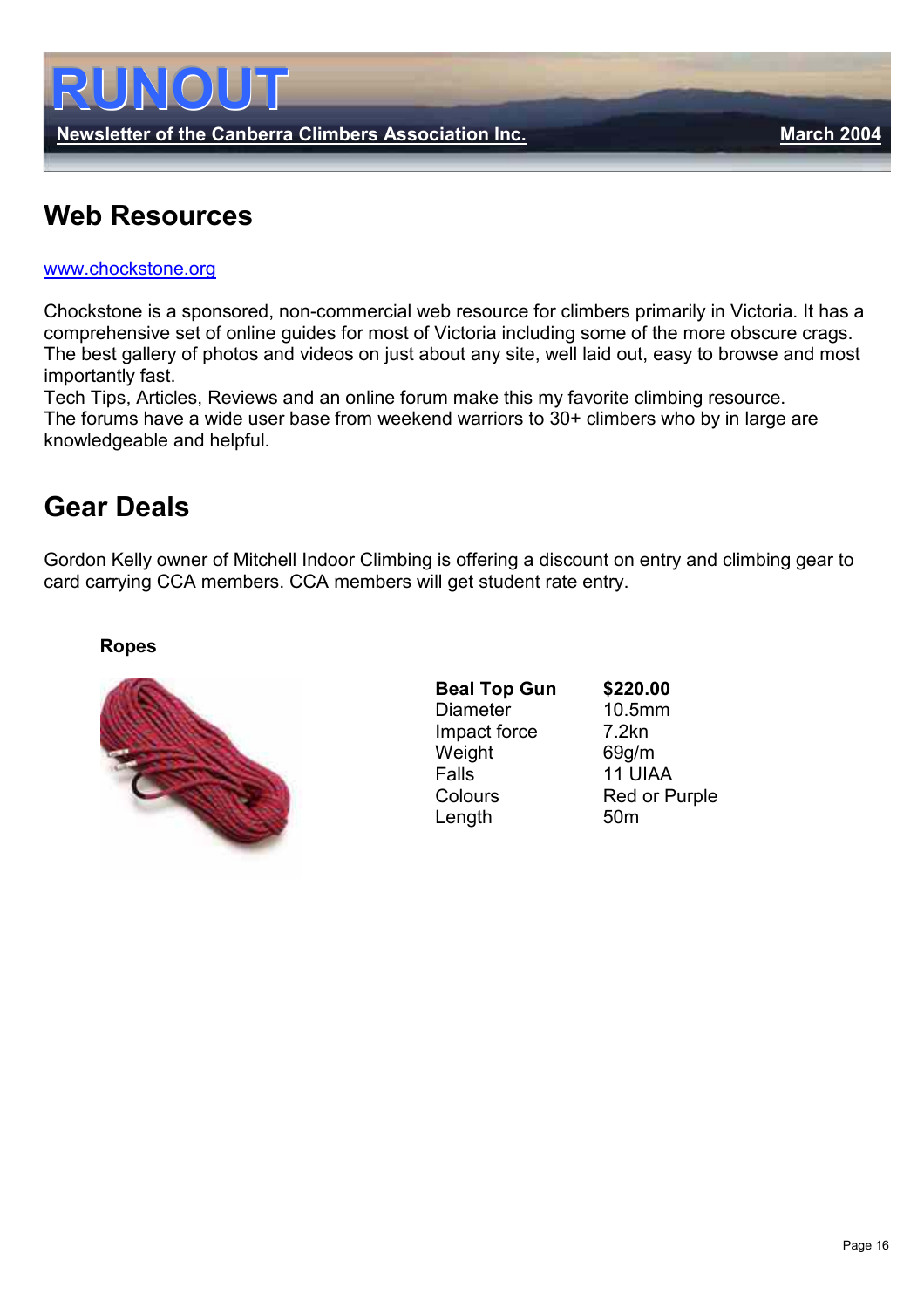

# More Gear Deals

The Beal Top Gun is not only exceptionally durable, it has a high fall rating which makes it a great allaround rope for working routes. This rope can handle the abuse of jugging, hauling and redpoint attempts; yet it handles remarkably well and is very light for its beefy diameter of 10.5mm. This is a brilliant alternative to an 11-mm "fat" rope and is recommended for the climber who spends a healthy amount of time on walls or redpointing difficult sport routes. The Top Gun gives you an extra level of security by passing the UIAA metal edge test: it survives an 80kg weight with a 1.77 factor fall over a .75 metal edge.



| <b>Beal Stinger II</b> | \$195.00        |
|------------------------|-----------------|
| <b>Diameter</b>        | 9.4mm           |
| Impact force           | 8.2kn           |
| Weight                 | 57g/m           |
| Falls                  | 6 UIAA          |
| Length                 | 50 <sub>m</sub> |

The Beal Stinger II Climbing Rope is Beal's lightest single rope and its versatility makes it equally at home on big walls or hard sport climbs. Its light weight won't bog you down on long pitches and its smooth-running construction makes for easier clipping.

| <b>Harnesses</b>         |          |
|--------------------------|----------|
| Rock Pillar Zeeper       | \$110.00 |
| <b>Rock Pillar Swing</b> | \$100.00 |
| <b>Ocin Chalk Bags</b>   |          |
| Medium                   | \$22.00  |
| Large                    | \$25.00  |
| <b>Locking Biners</b>    |          |
| <b>Kong Steel</b>        | \$22.00  |
| Kong Alloy               | \$20.00  |
|                          |          |

Note: These Biners are the large type suitable for use belaying – Excellent value at the price.

Ring Gordon up on 0262624863 and talk turkey. He can order from most suppliers and give good discounts on just about anything except 5.10 shoes (can anyone?)

Canberra Indoor Rock Climbing 38-40 Essington Street. Mitchell, ACT, 2911. Ph: 0262624863